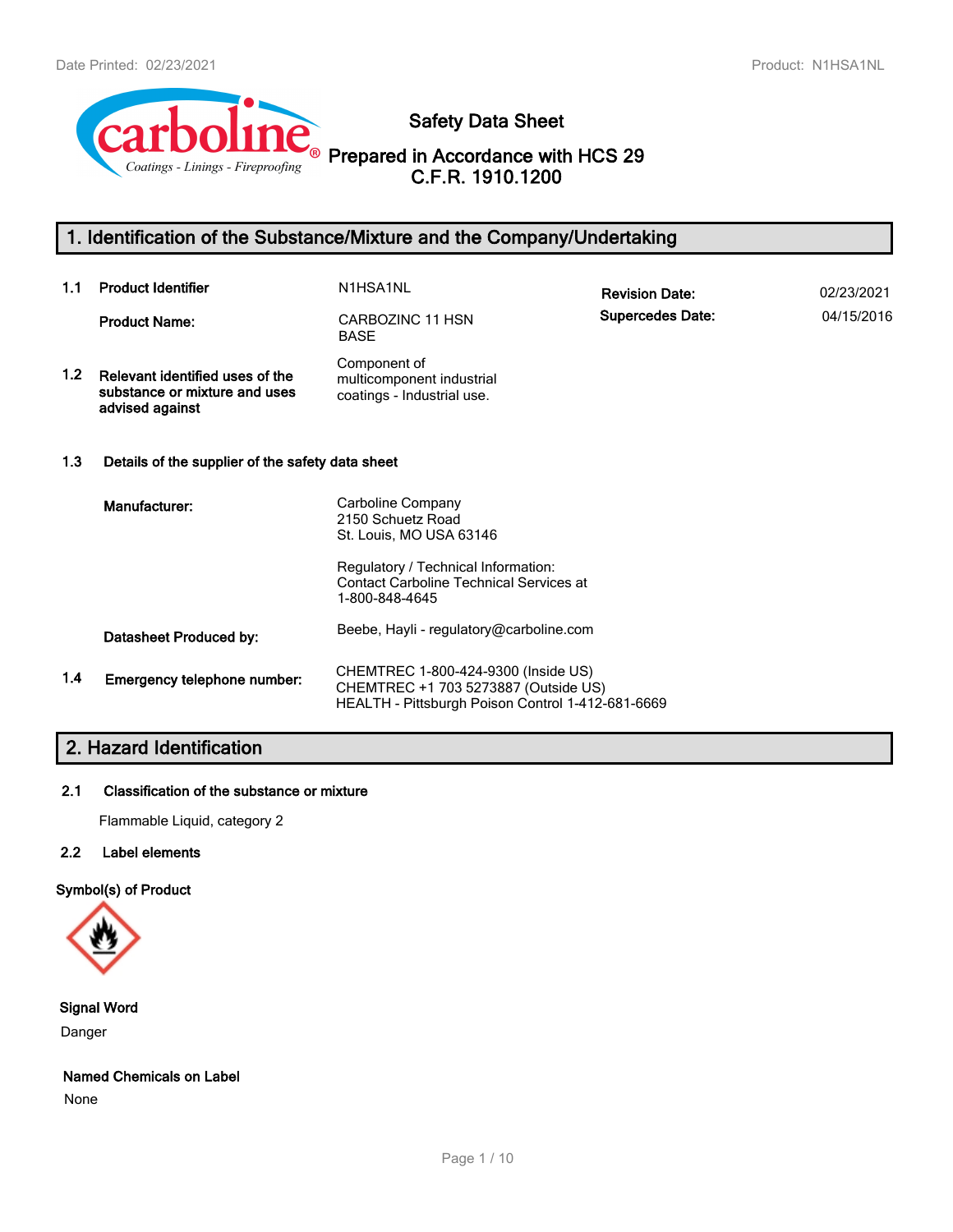#### **HAZARD STATEMENTS**

| Flammable Liquid, category 2<br><b>PRECAUTION PHRASES</b> | H <sub>225</sub> | Highly flammable liquid and vapour.                                   |
|-----------------------------------------------------------|------------------|-----------------------------------------------------------------------|
|                                                           | P <sub>210</sub> | Keep away from heat/sparks/open flames/hot surfaces. - No<br>smoking. |
|                                                           | P <sub>235</sub> | Keep cool.                                                            |
|                                                           | P403+233         | Store in a well-ventilated place. Keep container tightly<br>closed.   |

#### **2.3 Other hazards**

No Information

#### **Results of PBT and vPvB assessment:**

Unknown

# **3. Composition/Information On Ingredients**

#### **3.2 Mixtures**

#### **Hazardous Ingredients**

| CAS-No.            | <b>Chemical Name</b>              |                              | <u>%</u>         |
|--------------------|-----------------------------------|------------------------------|------------------|
| EPA ACC#<br>102079 | <b>ALKYL SILICATE</b>             |                              | $25 - 50$        |
| 64-17-5            | ETHYL ALCOHOL                     |                              | $10 - 25$        |
| 107-98-2           | PROPYLENE GLYCOL MONOMETHYL ETHER |                              | $2.5 - 10$       |
| 12001-26-2         | <b>MICA</b>                       |                              | $2.5 - 10$       |
| 13463-67-7         | TITANIUM DIOXIDE                  |                              | $1.0 - 2.5$      |
| 11099-06-2         | ETHYL POLYSILICATE                |                              | $1.0 - 2.5$      |
| CAS-No.            | <b>GHS Symbols</b>                | <b>GHS Hazard Statements</b> | <b>M-Factors</b> |
| EPA ACC#<br>102079 | GHS02                             | H <sub>225</sub>             | 0                |
| 64-17-5            | GHS02                             | H <sub>225</sub>             | 0                |
| 107-98-2           | GHS02-GHS07                       | H <sub>226</sub> -336        | 0                |
| 12001-26-2         | GHS07                             | H319-335                     | 0                |
| 13463-67-7         |                                   |                              | 0                |
| 11099-06-2         |                                   |                              | 0                |

**Additional Information:** The text for GHS Hazard Statements shown above (if any) is given in Section 16.

### **4. First-aid Measures**

#### **4.1 Description of First Aid Measures**

**AFTER INHALATION:** Give oxygen or artificial respiration if needed. Remove person to fresh air. If signs/symptoms continue, get medical attention.

**AFTER SKIN CONTACT:** In case of contact, immediately flush skin with plenty of water for at least 15 minutes while removing contaminated clothing and shoes. If skin irritation persists, call a physician.

**AFTER EYE CONTACT:** Rinse thoroughly with plenty of water for at least 15 minutes and consult a physician.

**AFTER INGESTION:** Do NOT induce vomiting. Never give anything by mouth to an unconscious person. If swallowed, call a poison control centre or doctor immediately.

#### **4.2 Most important symptoms and effects, both acute and delayed**

Harmful if swallowed. Irritating to eyes and skin. Risk of serious damage to the lungs (by aspiration). Vapours may cause drowsiness and dizziness.

#### **4.3 Indication of any immediate medical attention and special treatment needed**

No information available on clinical testing and medical monitoring. Specific toxicological information on substances, if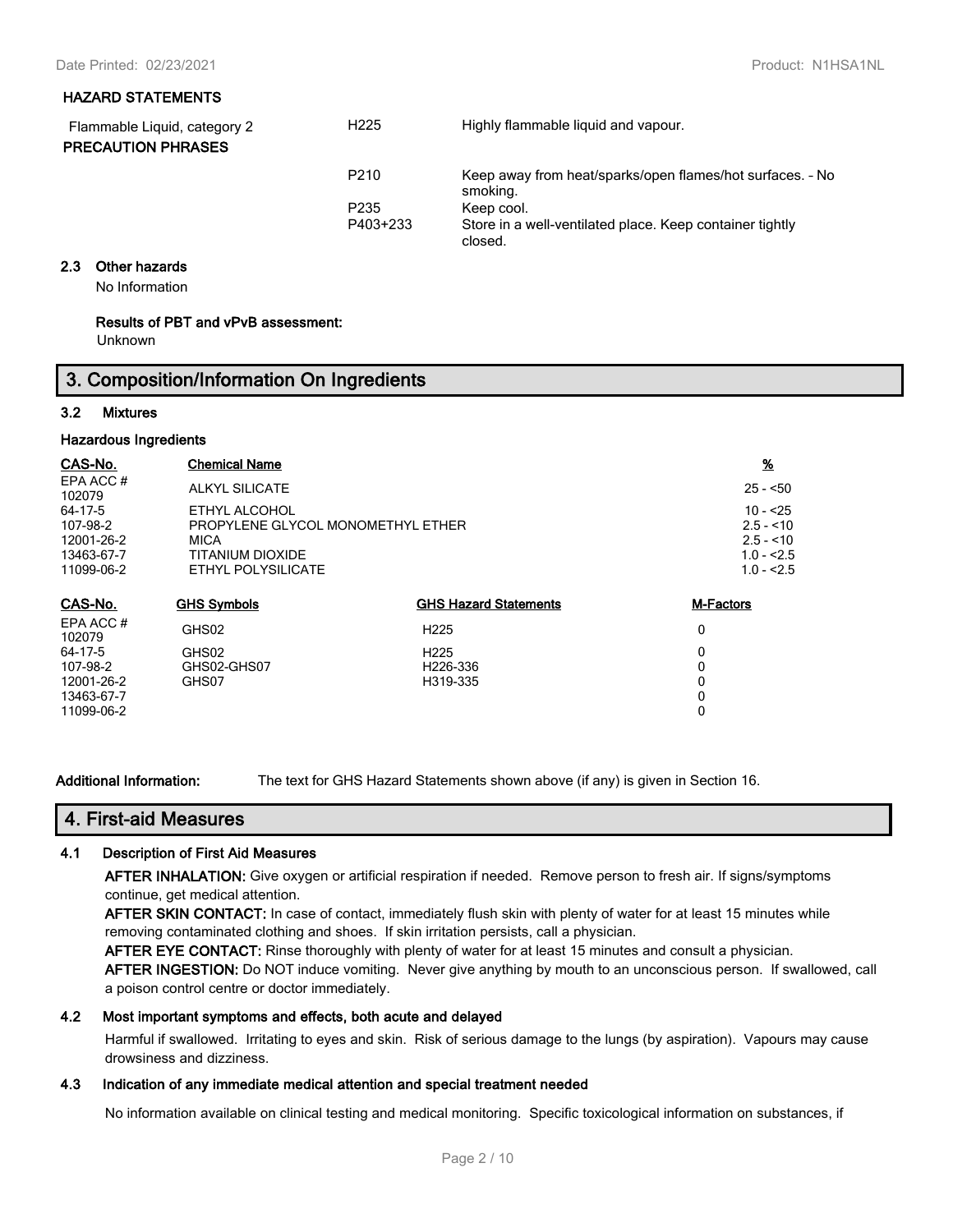available, can be found in section 11. When symptoms persist or in all cases of doubt seek medical advice.

## **5. Fire-fighting Measures**

#### **5.1 Extinguishing Media:**

Carbon Dioxide, Dry Chemical, Foam, Water Fog

**UNUSUAL FIRE AND EXPLOSION HAZARDS:** Flammable liquid. Vapours are heavier than air and may spread along floors. Vapours may form explosive mixtures with air. Vapors may travel to areas away from work site before igniting/flashing back to vapor source. Provide adequate ventilation. Prevent the creation of flammable or explosive concentrations of vapour in air and avoid vapour concentration higher than the occupational exposure limits. Keep away from heat/sparks/open flames/hot surfaces. - No smoking. Electrical installations / working materials must comply with the technological safety standards. Wear shoes with conductive soles.

#### **FOR SAFETY REASONS NOT TO BE USED:** No Information

#### **5.2 Special hazards arising from the substance or mixture**

No Information

#### **5.3 Advice for firefighters**

SPECIAL FIREFIGHTING PROCEDURES: In the event of fire, wear self-contained breathing apparatus. Cool containers / tanks with water spray. Flammable.

SPECIAL FIREFIGHTING PROTECTION EQUIPMENT: No Information

#### **6. Accidental Release Measures**

#### **6.1 Personal precautions, protective equipment and emergency procedures**

Ensure adequate ventilation. Evacuate personnel to safe areas. Remove all sources of ignition. To avoid ignition of vapours by static electricity discharge, all metal parts of the equipment must be grounded. Wear personal protective equipment. For personal protection see section 8.

#### **6.2 Environmental precautions**

Do not allow material to contaminate ground water system. Prevent product from entering drains.

#### **6.3 Methods and material for containment and cleaning up**

Prevent further leakage or spillage if safe to do so. Contain spillage, soak up with non-combustible absorbent material, (e.g. sand, earth, diatomaceous earth, vermiculite) and transfer to a container for disposal according to local / national regulations (see section 13).

#### **6.4 Reference to other sections**

No Information

### **7. Handling and Storage**

#### **7.1 Precautions for safe handling**

**INSTRUCTIONS FOR SAFE HANDLING :** Keep containers dry and tightly closed to avoid moisture absorption and contamination. Prepare the working solution as given on the label(s) and/or the user instructions. Do not breathe vapours or spray mist. Ensure all equipment is electrically grounded before beginning transfer operations. Do not use sparking tools. Do not get in eyes, on skin, or on clothing. Use only with adequate ventilation/personal protection. Wash thoroughly after handling.

**PROTECTION AND HYGIENE MEASURES :** Handle in accordance with good industrial hygiene and safety practice. Wash hands before breaks and at the end of workday. When using, do not eat, drink or smoke.

#### **7.2 Conditions for safe storage, including any incompatibilities**

#### **CONDITIONS TO AVOID:** Heat, flames and sparks.

**STORAGE CONDITIONS:** Keep container closed when not in use. Store in a dry, well ventilated place away from sources of heat, ignition and direct sunlight.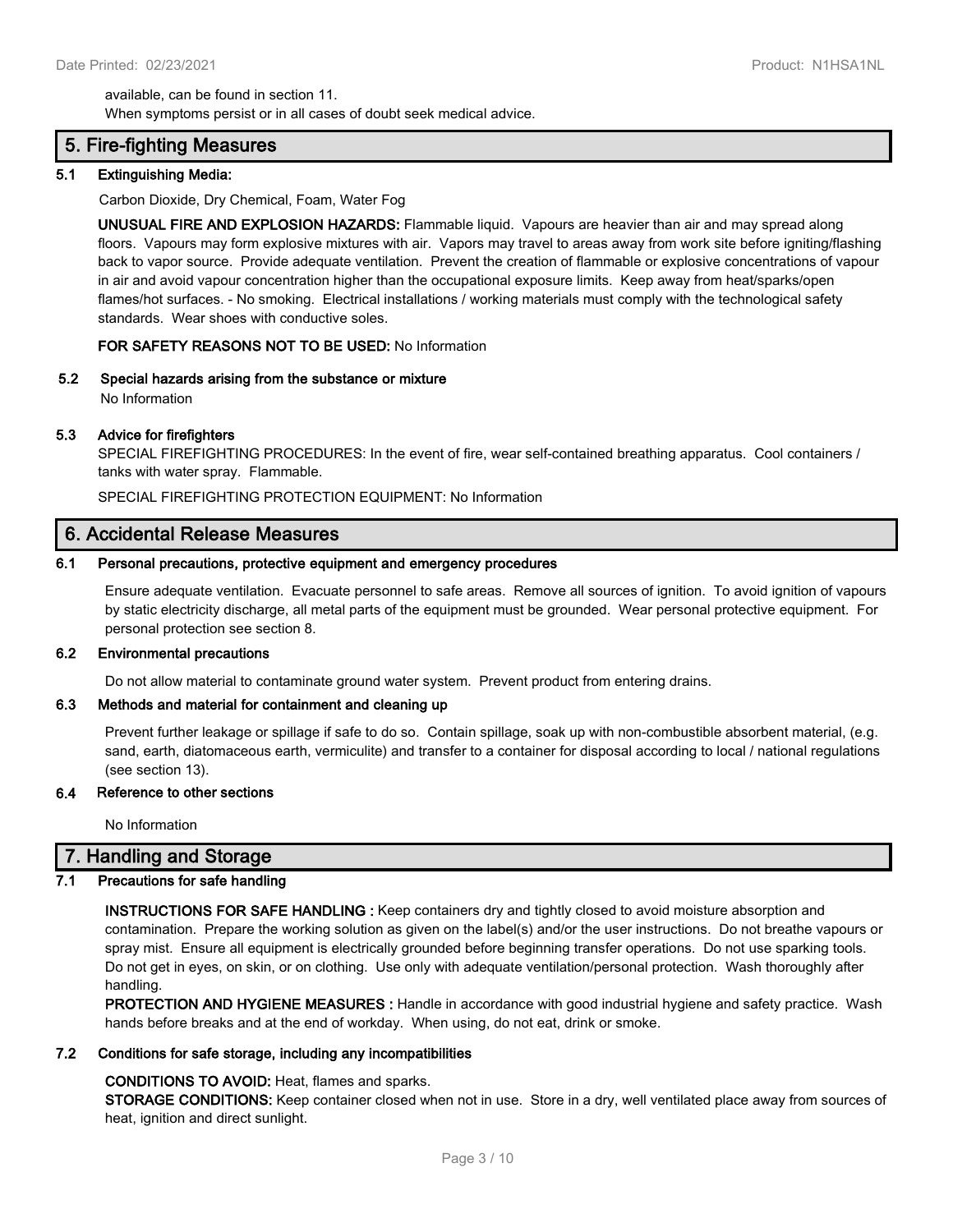#### **7.3 Specific end use(s)**

No specific advice for end use available.

**8. Exposure Controls/Personal Protection**

#### **8.1 Control parameters**

# **Ingredients with Occupational Exposure Limits**

**(US)**

| <b>Name</b>                                 | CAS-No.         | <b>ACGIH TWA</b>                          | <b>ACGIH STEL</b> | <b>ACGIH Ceiling</b> |
|---------------------------------------------|-----------------|-------------------------------------------|-------------------|----------------------|
| <b>ALKYL SILICATE</b>                       | EPA ACC #102079 | N/E                                       | N/E               | N/E                  |
| ETHYL ALCOHOL                               | 64-17-5         | N/E                                       | 1000 PPM          | N/E                  |
| PROPYLENE GLYCOL MONOMETHYL<br><b>ETHER</b> | 107-98-2        | <b>50 PPM</b>                             | <b>100 PPM</b>    | N/E                  |
| <b>MICA</b>                                 | 12001-26-2      | 3 MGM3                                    | N/E               | N/E                  |
| TITANIUM DIOXIDE                            | 13463-67-7      | $10$ mg/m $3$                             | N/E               | N/E                  |
| <b>ETHYL POLYSILICATE</b>                   | 11099-06-2      | N/E                                       | N/E               | N/E                  |
| <b>Name</b>                                 | CAS-No.         | <b>OSHA PEL</b>                           | <b>OSHA STEL</b>  |                      |
| <b>ALKYL SILICATE</b>                       | EPA ACC #102079 | N/E                                       |                   |                      |
| ETHYL ALCOHOL                               | 64-17-5         | 1900 MGM3,<br>1000 PPM                    | N/E               |                      |
| PROPYLENE GLYCOL MONOMETHYL<br><b>ETHER</b> | 107-98-2        | 360 MGM3, 100 540 MGM3, 150<br><b>PPM</b> | <b>PPM</b>        |                      |
| <b>MICA</b>                                 | 12001-26-2      | 20. MPPCF                                 | N/E               |                      |
| <b>TITANIUM DIOXIDE</b>                     | 13463-67-7      | <b>15 MGM3</b>                            | N/E               |                      |
| ETHYL POLYSILICATE                          | 11099-06-2      | N/E                                       | N/E               |                      |

**FURTHER ADVICE:** Refer to the regulatory exposure limits for the workforce enforced in each country. Some components may not have been classified under the EU CLP Regulation.

#### **8.2 Exposure controls**

#### **Personal Protection**

**RESPIRATORY PROTECTION:** In order to avoid inhalation of spray-mist and sanding dust, all spraying and sanding must be done wearing adequate respirator. Use only with ventilation to keep levels below exposure guidelines reported in this document. User should test and monitor exposure levels to ensure all personnel are below guidelines. If not sure, or not able to monitor, use State or federally approved supplied air respirator. For silica containing coatings in a liquid state, and/or if no exposure limits are established above, air-supplied respirators are generally not required.

**EYE PROTECTION:** Safety glasses with side-shields.

**HAND PROTECTION:** Gloves should be discarded and replaced if there is any indication of degradation or chemical breakthrough. Impervious gloves. Request information on glove permeation properties from the glove supplier. Lightweight protective clothing

**OTHER PROTECTIVE EQUIPMENT:** Ensure that eyewash stations and safety showers are close to the workstation location. **ENGINEERING CONTROLS:** Avoid contact with skin, eyes and clothing. Ensure adequate ventilation, especially in confined areas.

### **9. Physical and Chemical Properties**

#### **9.1 Information on basic physical and chemical properties**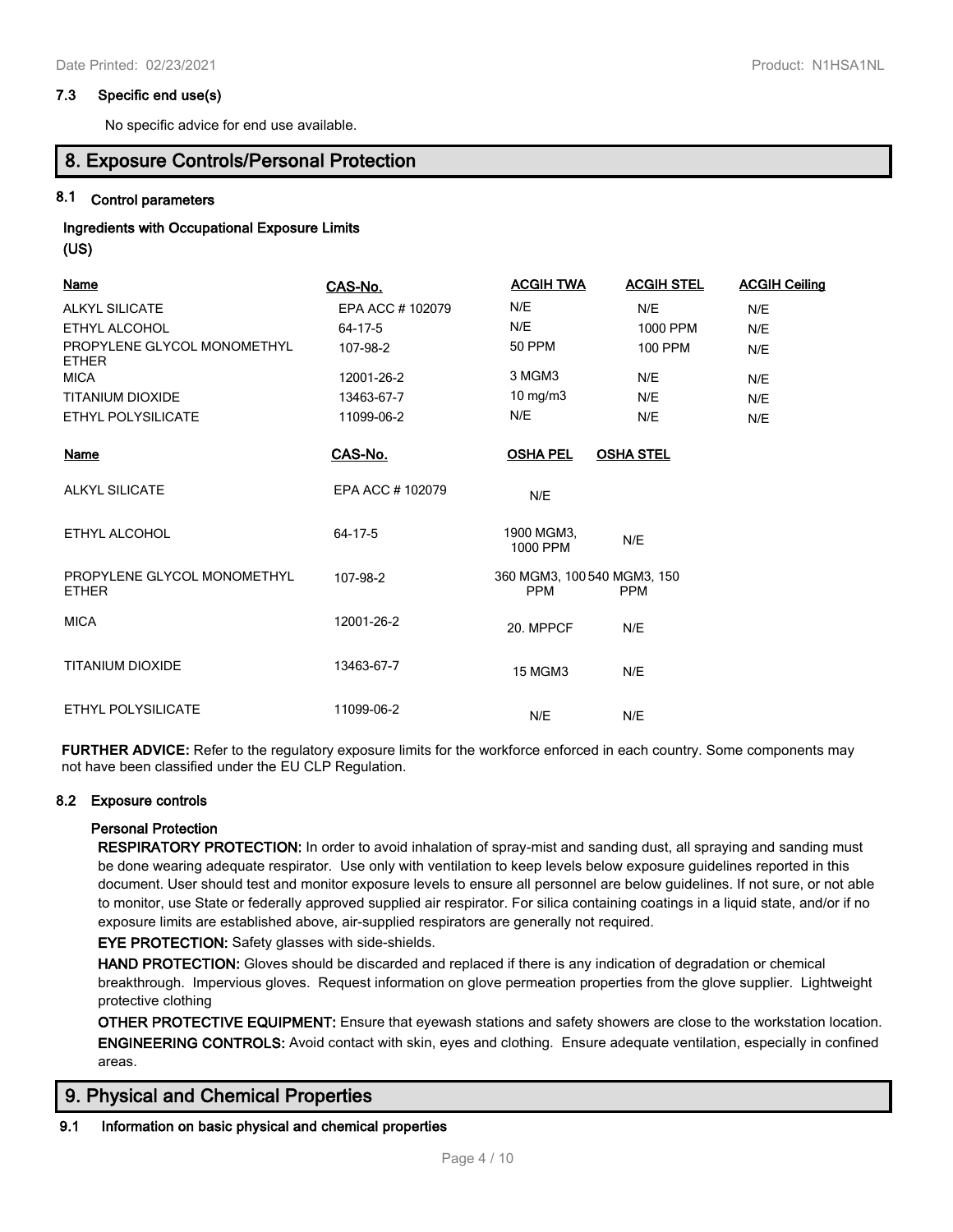|     | Appearance:                                     | Viscous Green, Grey Or Red   |
|-----|-------------------------------------------------|------------------------------|
|     | <b>Physical State</b>                           | Liquid                       |
|     | Odor                                            | Solvent                      |
|     | Odor threshold                                  | N/D                          |
|     | pH                                              | N/D                          |
|     | Melting point / freezing point (°C)             | N/D                          |
|     | Boiling point/range (°C)                        | 149 F (65 C) - 595 F (313 C) |
|     | Flash Point (°C)                                | 55F (12C)                    |
|     | <b>Evaporation rate</b>                         | Slower Than Ether            |
|     | Flammability (solid, gas)                       | Not determined               |
|     | Upper/lower flammability or explosive<br>limits | $1.2 - 36.0$                 |
|     | Vapour Pressure, mmHg                           | N/D                          |
|     | Vapour density                                  | Heavier than Air             |
|     | <b>Relative density</b>                         | Not determined               |
|     | Solubility in / Miscibility with water          | N/D                          |
|     | Partition coefficient: n-octanol/water          | Not determined               |
|     | Auto-ignition temperature (°C)                  | Not determined               |
|     | Decomposition temperature (°C)                  | Not determined               |
|     | <b>Viscosity</b>                                | <b>Unknown</b>               |
|     | <b>Explosive properties</b>                     | Not determined               |
|     | <b>Oxidising properties</b>                     | Not determined               |
| 9.2 | Other information                               |                              |
|     | <b>VOC Content g/l:</b>                         | 288                          |
|     | Specific Gravity (g/cm3)                        | 1.26                         |

# **10. Stability and Reactivity**

#### **10.1 Reactivity**

No reactivity hazards known under normal storage and use conditions.

#### **10.2 Chemical stability**

Stable under normal conditions.

#### **10.3 Possibility of hazardous reactions**

Hazardous polymerisation does not occur.

#### **10.4 Conditions to avoid**

Heat, flames and sparks.

#### **10.5 Incompatible materials**

Strong oxidizing agents.

#### **10.6 Hazardous decomposition products**

Carbon dioxide (CO2), carbon monoxide (CO), oxides of nitrogen (NOx), dense black smoke.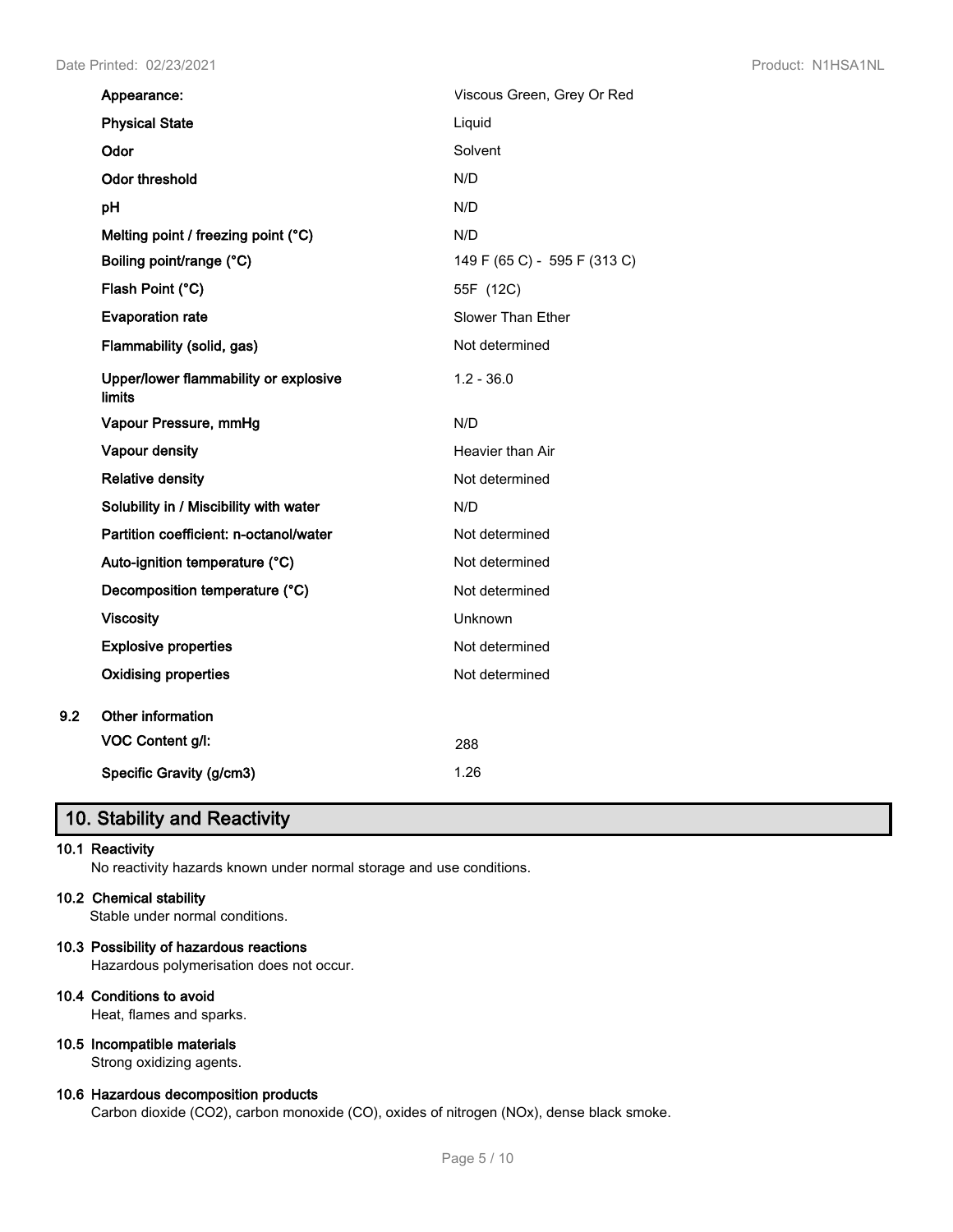# **11. Toxicological Information**

| 11.1 | Information on toxicological effects |                |
|------|--------------------------------------|----------------|
|      | <b>Acute Toxicity:</b>               |                |
|      | Oral LD50:                           | N/D            |
|      | <b>Inhalation LC50:</b>              | N/D            |
|      | Irritation:                          | Unknown        |
|      | Corrosivity:                         | Unknown        |
|      | Sensitization:                       | Unknown        |
|      | Repeated dose toxicity:              | Unknown        |
|      | Carcinogenicity:                     | Unknown        |
|      | Mutagenicity:                        | Unknown        |
|      | <b>Toxicity for reproduction:</b>    | Unknown        |
|      | STOT-single exposure:                | No Information |
|      | STOT-repeated exposure:              | No Information |
|      | <b>Aspiration hazard:</b>            | No Information |

**If no information is available above under Acute Toxicity then the acute effects of this product have not been tested. Data on individual components are tabulated below:**

| CAS-No.            | <b>Chemical Name</b>                        | Oral LD50                  | Dermal LD50                    | Vapor LC50                              | Gas LC50          | <b>Dust/Mist</b><br><b>LC50</b> |
|--------------------|---------------------------------------------|----------------------------|--------------------------------|-----------------------------------------|-------------------|---------------------------------|
| EPA ACC#<br>102079 | <b>ALKYL SILICATE</b>                       | Not Available              |                                | Not Available                           | 0.000             | 0.000                           |
| 64-17-5            | ETHYL ALCOHOL                               | 7060 mg/kg,<br>oral, rat   |                                | 20000<br>ppm/10 hrs.<br>rat. inhalation | 0.000             | 0.000                           |
| 107-98-2           | PROPYLENE GLYCOL<br><b>MONOMETHYL ETHER</b> | 4016 mg/kg,<br>oral, rat   | 13536 mg/kg,<br>dermal, rabbit | 10000<br>ppm/4hrs rat,<br>inhalation    | 0.000             | 0.000                           |
| 12001-26-2         | <b>MICA</b>                                 | Not Available              | Not Available                  | Not Available                           | 0.000             | 0.000                           |
| 13463-67-7         | <b>TITANIUM DIOXIDE</b>                     | 25000 mg/kg,<br>oral (rat) | Not Available                  | Not Available                           | No<br>Information | No<br>Information               |
| 11099-06-2         | ETHYL POLYSILICATE                          | Not Available              |                                | Not Available                           | 0.000             | 0.000                           |

#### **Additional Information:**

No Information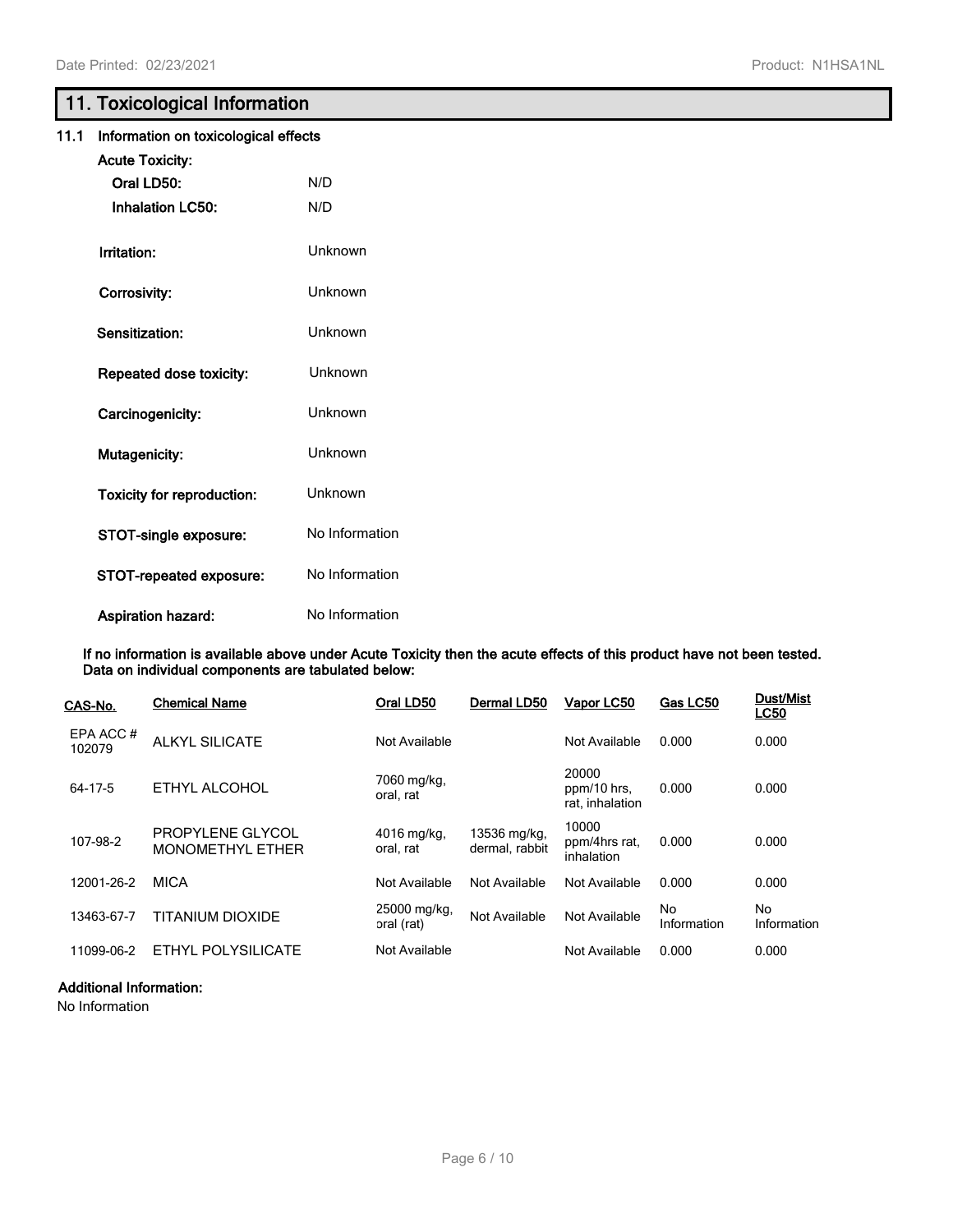# **12. Ecological Information 12.1 Toxicity: EC50 48hr (Daphnia):** Unknown **IC50 72hr (Algae):** Unknown **LC50 96hr (fish):** Unknown **12.2 Persistence and degradability:** Unknown **12.3 Bioaccumulative potential:** Unknown **12.4 Mobility in soil:** Unknown **12.5 Results of PBT and vPvB assessment:** Unknown **12.6 Other adverse effects:** Unknown **CAS-No. Chemical Name EC50 48hr IC50 72hr LC50 96hr** EPA ACC # LEA ACC<sup>#</sup> ALKYL SILICATE **No information** No information No information No information 64-17-5 ETHYL ALCOHOL 2 mg/l (Daphnia Magna) No information 42 mg/l (fish) 107-98-2 PROPYLENE GLYCOL MONOMETHYL 23300 mg/l (Water flea) No information 20800 mg/l (Fish) 12001-26-2 MICA No information No information No information 13463-67-7 TITANIUM DIOXIDE No information No information No information No information 11099-06-2 ETHYL POLYSILICATE No information No information No information No information

# **13. Disposal Considerations**

**13.1 WASTE TREATMENT METHODS:** Do not burn, or use a cutting torch on, the empty drum. If recycling is not practicable, dispose of in compliance with local regulations. Dispose of in accordance with local regulations. Empty containers should be taken to an approved waste handling site for recycling or disposal.

# **14. Transport Information**

| 14.1 | UN number                                                                   | UN 1263    |
|------|-----------------------------------------------------------------------------|------------|
|      | 14.2 UN proper shipping name                                                | Paint      |
|      | Technical name                                                              | N/A        |
| 14.3 | Transport hazard class(es)                                                  | 3          |
|      | Subsidiary shipping hazard                                                  | N/A        |
| 14.4 | Packing group                                                               | Ш          |
| 14.5 | Environmental hazards                                                       | Unknown    |
| 14.6 | Special precautions for user                                                | Unknown    |
|      | EmS-No.:                                                                    | $F-E. S-E$ |
| 14.7 | Transport in bulk according to Annex II<br>of MARPOL 73/78 and the IBC code | Unknown    |

## **15. Regulatory Information**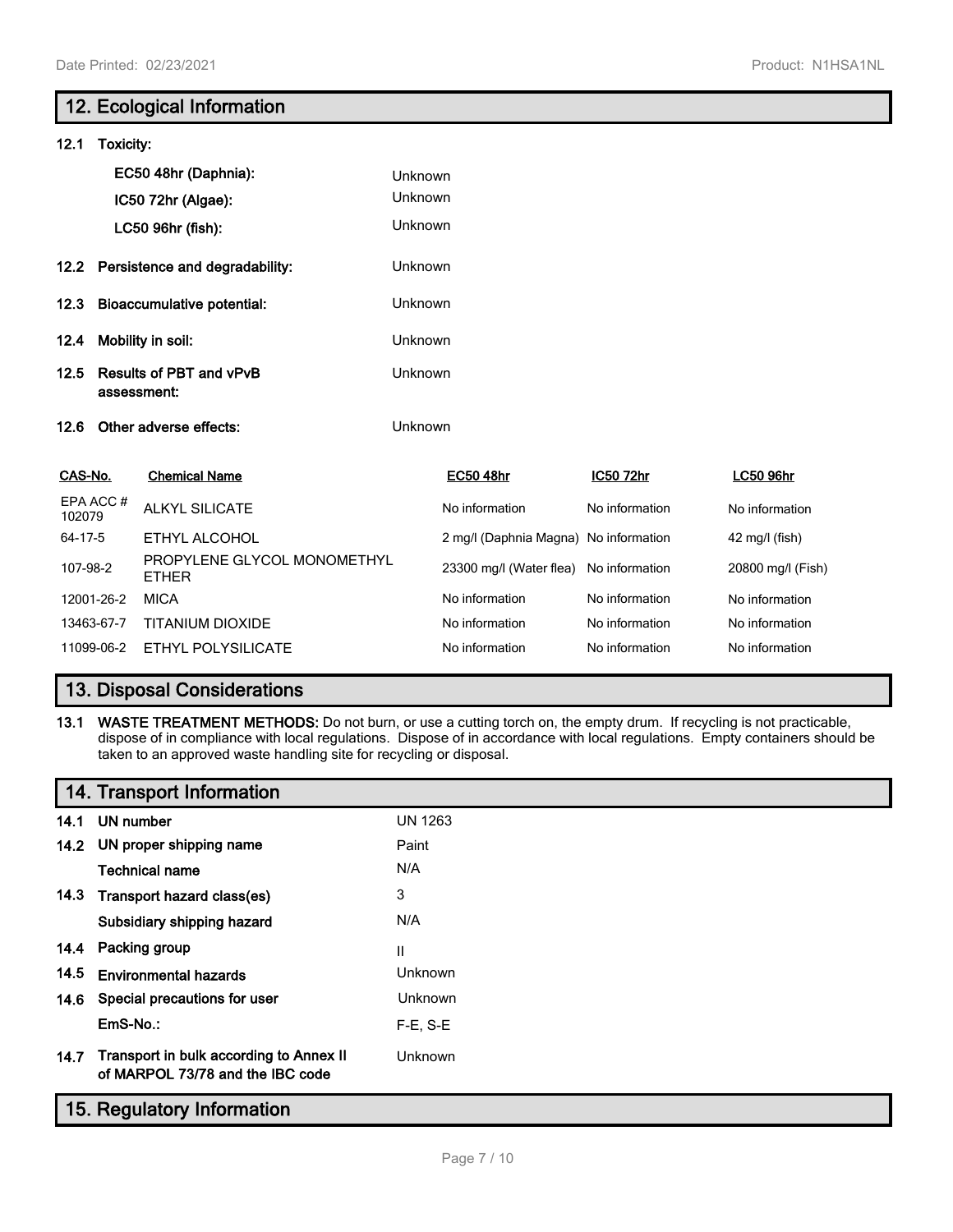# **15.1 Safety, health and environmental regulations/legislation for the substance or mixture:**

# **U.S. Federal Regulations: As follows -**

#### **CERCLA - Sara Hazard Category**

This product has been reviewed according to the EPA 'Hazard Categories' promulgated under Sections 311 and 312 of the Superfund Amendment and Reauthorization Act of 1986 (SARA Title III) and is considered, under applicable definitions, to meet the following categories:

Flammable (gases, aerosols, liquids, or solids)

#### **Sara Section 313:**

This product contains the following substances subject to the reporting requirements of Section 313 of Title III of the Superfund Amendment and Reauthorization Act of 1986 and 40 CFR part 372:

| <b>Chemical Name</b> | CAS-No. | % |
|----------------------|---------|---|
|                      |         |   |

No SARA 313 substances exist in this product above de minimis concentrations.

#### **Toxic Substances Control Act:**

All components of this product are either listed on the TSCA Inventory or are exempt.

This product contains the following chemical substances subject to the reporting requirements of TSCA 12(B) if exported from the United States:

No TSCA 12(b) components exist in this product.

#### **U.S. State Regulations: As follows -**

#### **New Jersey Right-to-Know:**

The following materials are non-hazardous, but are among the top five components in this product.

| <b>Chemical Name</b>        | CAS-No.    |
|-----------------------------|------------|
| ANHYDROUS ALUMINUM SILICATE | 66402-68-4 |
|                             |            |

#### **Pennsylvania Right-To-Know**

The following non-hazardous ingredients are present in the product at greater than 3%.

| <b>Chemical Name</b>        | CAS-No.    |
|-----------------------------|------------|
| ANHYDROUS ALUMINUM SILICATE | 66402-68-4 |
| <b>IRON OXIDE</b>           | 1309-37-1  |

#### **CALIFORNIA PROPOSITION 65**

WARNING: Cancer and Reproductive Harm -- www.P65Warnings.ca.gov

#### **International Regulations: As follows -**

#### **\* Canadian DSL:**

All chemical ingredients included on inventory (DSL)

#### **15.2 Chemical Safety Assessment:**

No Chemical Safety Assessment has been carried out for this substance/mixture by the supplier.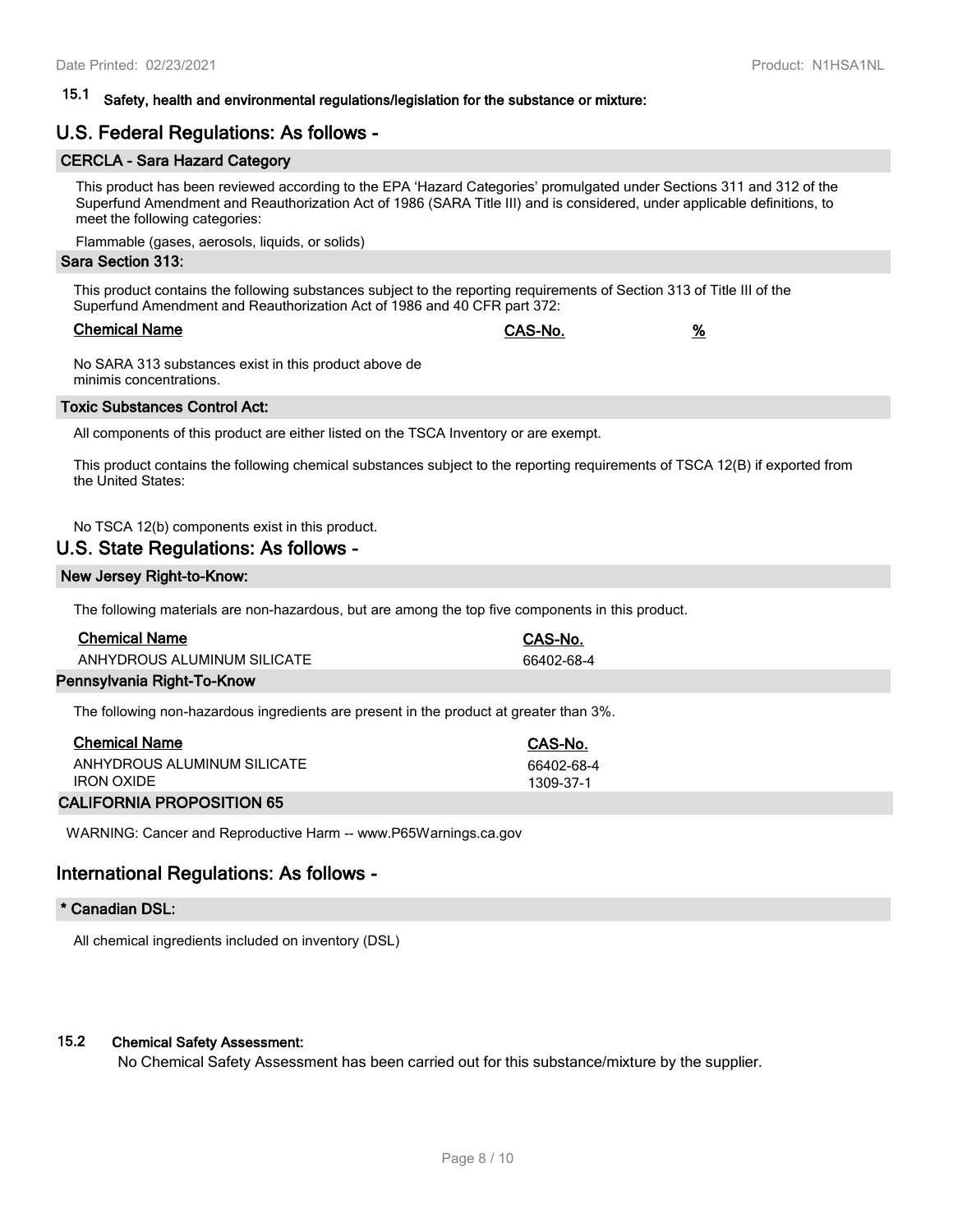# **16. Other Information**

#### **Text for GHS Hazard Statements shown in Section 3 describing each ingredient:**

| H225             | Highly flammable liquid and vapour. |
|------------------|-------------------------------------|
| H <sub>226</sub> | Flammable liquid and vapour.        |
| H319             | Causes serious eye irritation.      |
| H335             | May cause respiratory irritation.   |
| H336             | May cause drowsiness or dizziness.  |

#### **Reasons for revision**

No Information

The information contained herein is, to the best of our knowledge and belief accurate. However, since the conditions of handling and use are beyond our control, we make no guarantee of results, and assume no liability for damages incurred by use of this material. It is the responsibility of the user to comply with all applicable federal, state, and local laws and regulations.